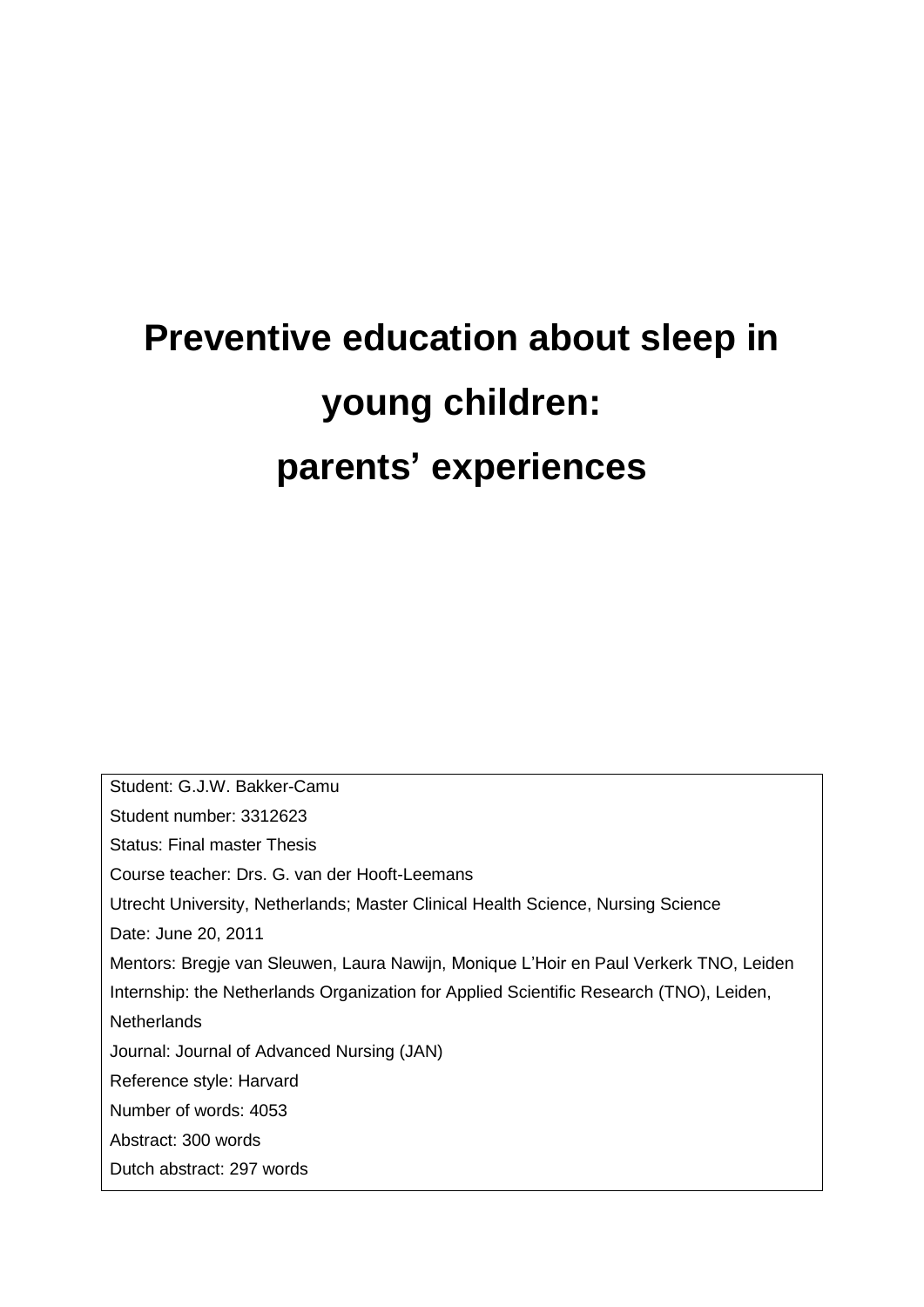# **Introduction**

Sleeping problems in young children, such as bedtime problems and night-time awakening, influence their psychological (Mindell et al. 2006), cognitive (Dahl 1998) and social development (Lavigne et al. 1999). Short sleep duration also seems to be related with a higher risk for obesity (L"Hoir et al. 2008b). Worldwide studies show that bedtime problems and night-time awakenings are prevalent in approximately 20-30% of the young children up to five years, and can persist for years (Mindell et al. 2006). In the Netherlands, in two to fourteen year old children, the prevalence of sleeping problems is 25% (van Litsenburg et al. 2010).

The definition of sleep problems as given by Mindell is: "Sleeping problems are repeated difficulty with the initiation, duration, consolidation or quality of sleep, which occurs despite age-appropriate time and opportunity for sleep" (Mindell et al. 2006).

The development of sleep-wake patterns in children is a complex developmental process. It takes substantial involvement from the parents and is a challenge for parents during the first years (Burnham et al. 2002). This complex process is described by the transactional model. This model emphasizes the ongoing bidirectional associations between parenting and infant sleep. Parents' beliefs, expectations, emotions and behaviours related to infant sleep are influenced by various aspects such as: their culture, their own developmental memories, the child"s age and the child"s own sleep patterns (Sadeh et al. 2010). According to the transactional model preventive education of parents can influence child behaviour and prevent sleeping problems in young children.

In the Netherlands the interventions to prevent sleeping problems are offered in Child Health Care (CHC) centres. However, none of the specific interventions used in the Netherlands are evidence based. According to the Guideline "Contact moments" (Dunnink, Lijs-Spek 2008), CHC nurses are responsible for parental education concerning prevention of sleeping problems of young children. In the first years after birth, in the Netherlands, parents have five to nine contacts with the CHC nurse. The first contact is a home-visit at two weeks. During these contacts parents can ask questions and the child"s development and health is checked. CHC nurses provide verbal and written information. Education about sleep is provided at first to parents of children up to one month, i.e. the "newborn" children.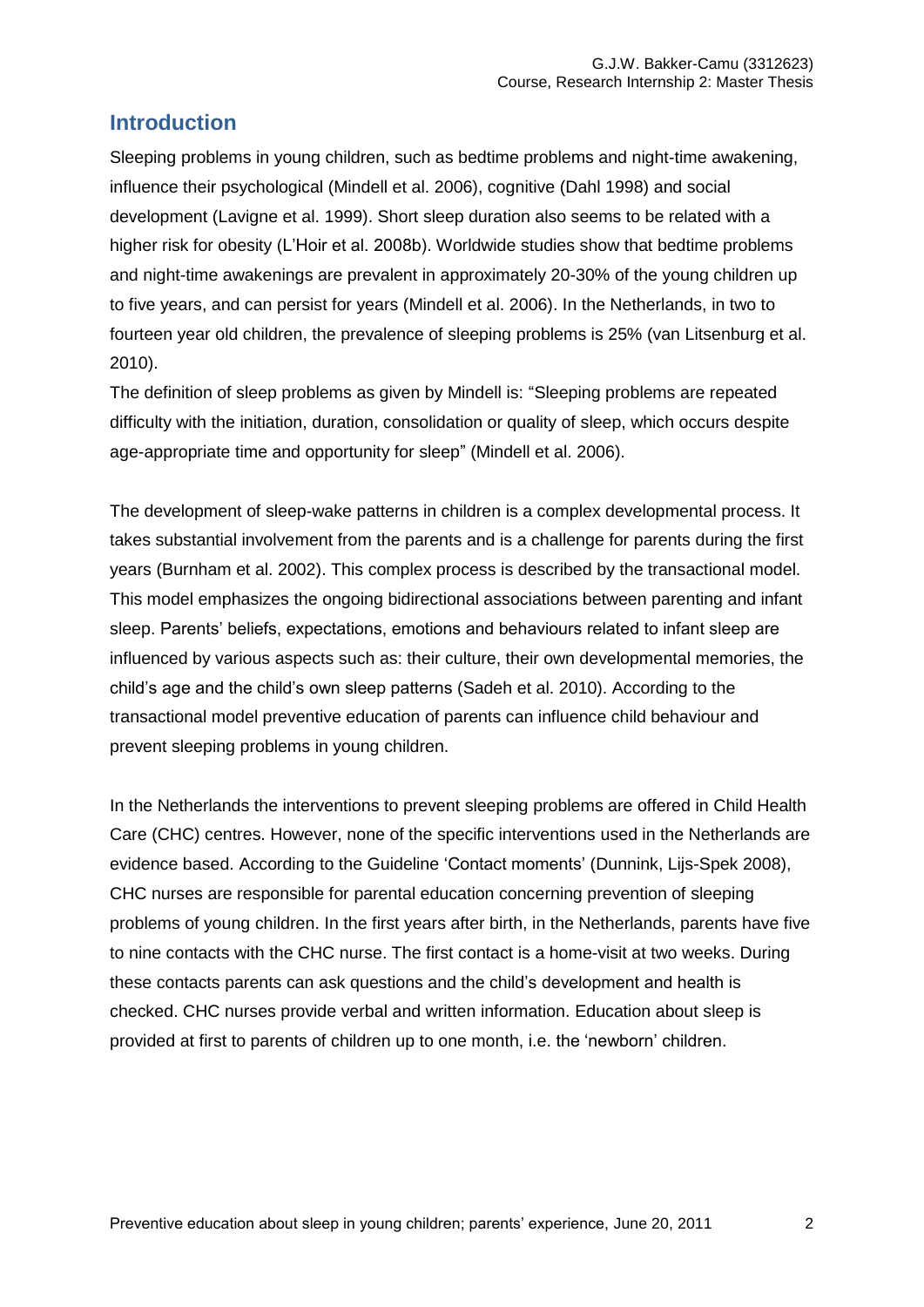Prevention of sleeping problems through education during pregnancy and the first months after birth is effective. Four randomised controlled (RCT) studies and one prospective cohort study found significant longer and more consolidated sleep periods for young children whose parents had received preventive education (Adair et al. 1992, Pinilla, Birch 1993, Kerr et al. 1996, St James-Roberts et al. 2001, Symon et al. 2005). Although the study of Pinilla (1993) was small, it was the only study in which women were educated before and after giving birth. The other study samples varied between 169 and 610 respondents and education was either provided before the child was three months old or between three and six months. These findings underline the importance of preventive education and providing it to parents as soon as possible.

Furthermore, several studies show that parents welcome preventive education. It can be both informative, giving information about a subject, and behavioural, giving advice about how to behave in relation to the subject (Hewitt, Galbraith 1987, Thorndike 2009). In the current study "education" is used for both informative and behavioural preventive education. Thorndike's study was only a descriptive survey, but it gave insight in parents' wishes to be educated by internet about sleep in children up to three years.

Measured by a stress scale and the parent efficacy scale, Wolfson"s RCT found that behavioural education enhances self-confidence and decreases stress (Wolfson et al. 1992). Behavioural education is effective for parents who are willing and able to apply the new knowledge (St James-Roberts et al. 2001). It is therefore important to tailor the informative and behavioural education to the specific needs and abilities of parents.

A systematic literature review to identify effective elements in preventive education gave insight in determinants of preventive education (Bakker-Camu et al. 2011). This review demonstrated a variety in written instruction materials and the different ways they were provided to parents. No study however, described the parents" experiences with the content of the education, the education method, or the educator and how the instruction material was offered to them.

#### **Problem definition**

Educating parents can influence the behaviour of a child"s sleeping pattern as explained by the transactional model. In the Netherlands preventive sleep education is given by CHC nurses in CHC centres. It is important to tailor education to the specific needs and abilities of parents, as parents must be willing and able to apply new knowledge. It is unknown how parents experience the verbal and written preventive education about sleep in young children.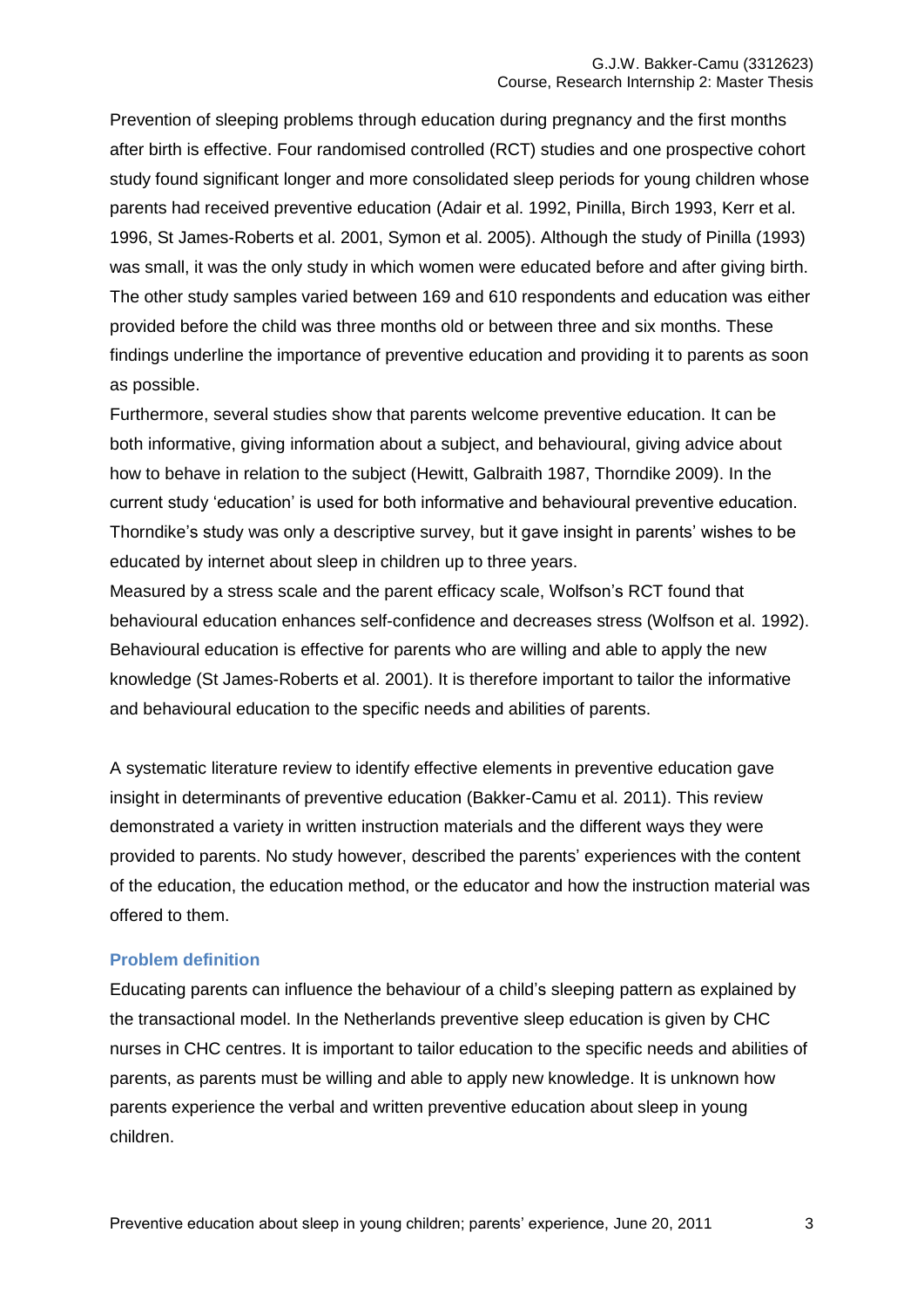# **The study**

#### **Aim**

The aim of the study was to explore parents" experiences with the preventive education about sleep in young children, provided by CHC nurses in CHC centres, when their child was newborn. This experience could be used to improve the preventive education.

#### **Research question**

How do parents of newborn children experience the sleep education given by CHC nurses?

## **Methods**

A qualitative design to capture parents" experiences with sleep education, was employed, using semi-structured interviews. Qualitative research explores the behaviour, perspectives, feelings and experiences of people and what lies at the core of their lives (Holloway, Wheeler 2006).

## **Setting**

The study was carried out between January and April 2011, in four CHC centres. These centres participated as experimental group in the ongoing "Sleep study", part 1, conducted by the Netherlands Organization for Applied Scientific Research (TNO) (L"Hoir et al. 2008a). The centres are located in the western, eastern and centre of the Netherlands and contain rural and urban areas. All interviews took place at the participants' homes.

## **Participants**

A criterion sampling method was used. In accordance with the transactional model the sample was as heterogeneous as possible in cultural, environmental and family aspects.

#### *Inclusion criteria*

- Parents who participate in the ongoing TNO 'Sleep study" part 1, and received preventive education regarding sleep in young children when their child was two to four weeks old.
- Parents who signed for 'approach me for a related study', in the questionnaire of the study of TNO, Leiden, 'Sleep study', part 1.
- At least one of the parents was able to speak and understand Dutch.

Preventing sleeping problems can be of concern for both parents (Moore et al. 2008, St James-Roberts 2007). Therefore parents were both asked to participate.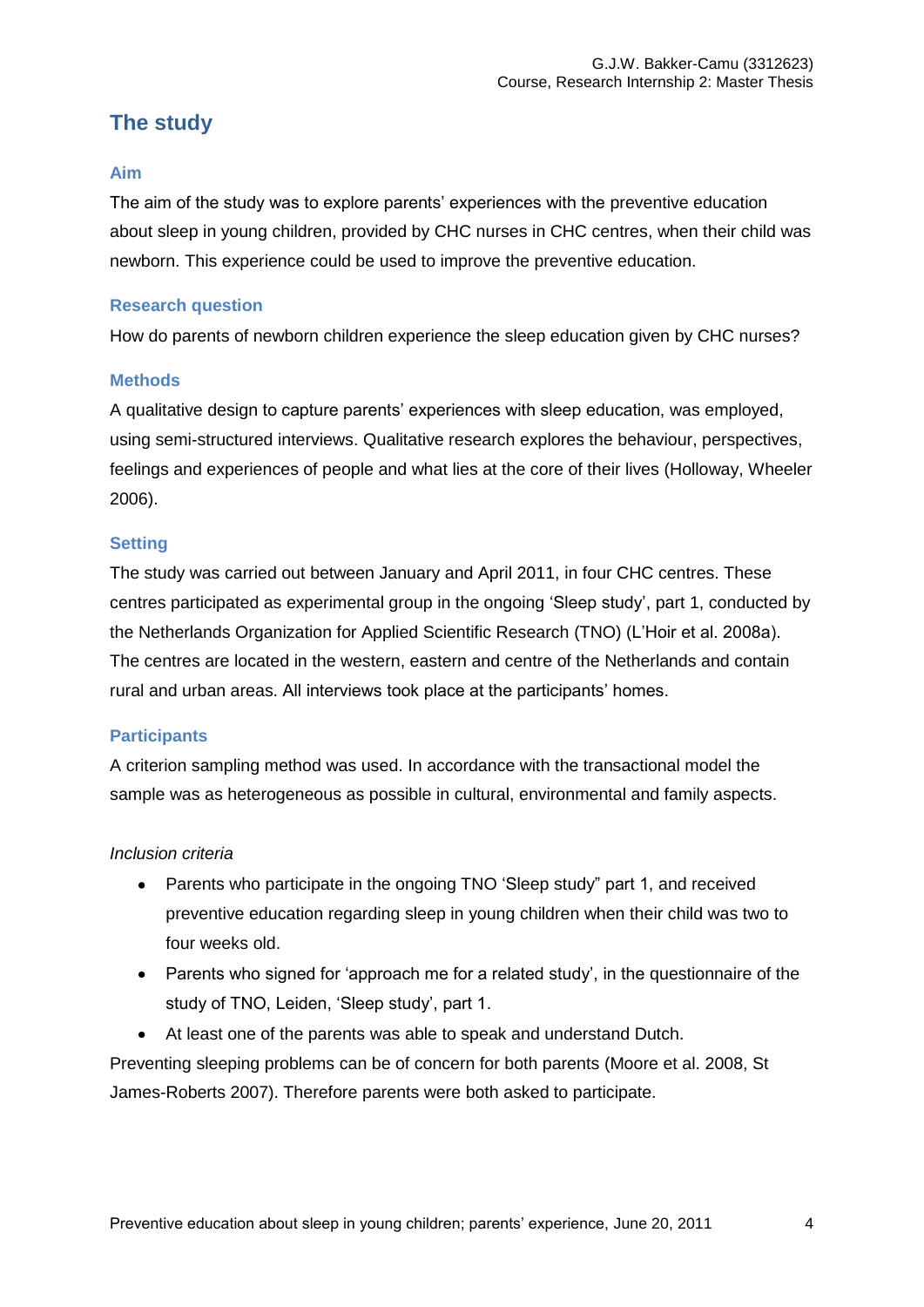#### *Recruitment*

At the moment the current study was conducted, parents of 175 newborn children, distributed over ten CHC teams, were included in the TNO "Sleep study". Parents were selected according to wishes of heterogeneity and contacted by telephone to assess their interest in being interviewed. If interested, an information letter was send. After a minimum of five days a definitive appointment was made.

#### **Data collection**

Tape-recorded, individual, semi-structures interviews (see Table 1) took place at the parents" homes. The following demographical data were obtained; age and education of both parents, number of children, cultural background and age of the child involved.

#### **Add Table 1 Semi-structured interview guide**

#### **Ethical considerations**

According to Dutch Law, approval by an Institutional Review Board is not required for this type of research. Nevertheless, other Dutch laws concerning research, such as the Dutch Law of Data Protection Act (Wet Bescherming Persoonsgegevens) were taken into account.

#### **Data analysis**

All data were transcribed and loaded into Kwalitan computer system version 6 (Wester, Peters 2009). Data analysis was carried out using the steps of Wester and Peters including open, axial and selective coding (Wester, Peters 2009). The first three interviews where initially coded, examining the data line by line and identifying segments which were given labels; the open coding. Constant comparison of new data extended the list of codes from 17 to 79 codes. All codes were categorized and related to nine subcategories; the axial coding. Four main themes emerged from the data by selective coding: preventive education, the influence on behaviour, providing information and the educator. Data saturation was achieved since no new codes emerged after the twelfth interview.

#### **Rigour**

This study was carried out by one researcher without a current professional relationship with the participants. Objectivity of the researcher was enhanced by feedback of a co-researcher for the following aspects. All the written interviews were read by the co-researcher and feedback on interview one, three and five was given. In this manner the researcher was also schooled further. The first three interviews were analysed separately by the researcher and the co-researcher, resulting in minor differences. Subsequent analyses and findings were discussed with the co-researcher.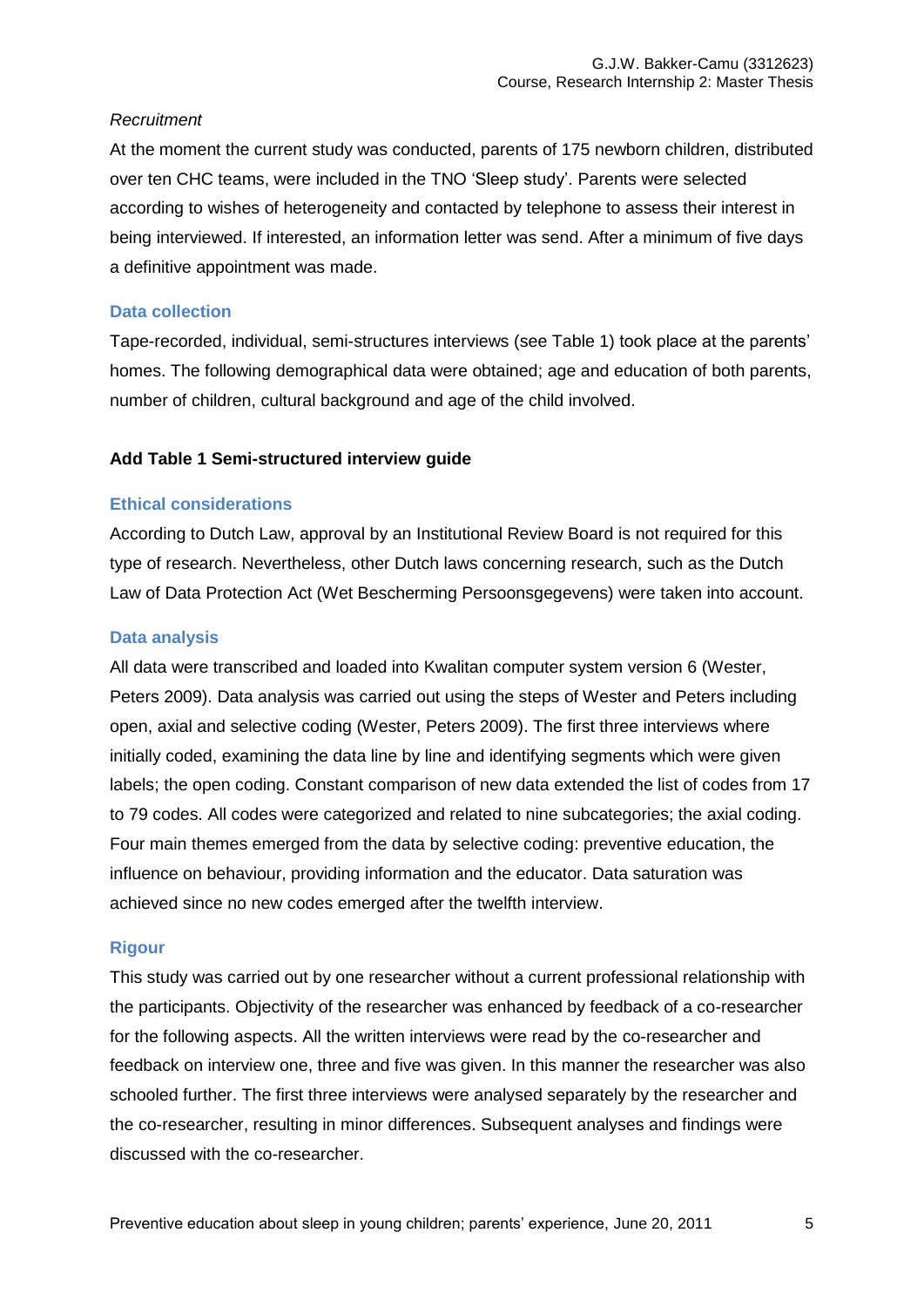Furthermore, the following aspects were provided to enhance the quality of the research. Audit trail is made possible by recording and transcribing verbatim the interviews, field notes, memos and the use of a computer system. Member-checking was done at the end of each interview by summarising the participants" words. This did not change the researchers" notes. Reflexive thoughts of the researcher were written down in the memo's.

# **Findings**

Of the 16 couples approached, 14 agreed to be interviewed and signed the consent form. One couple was not interested and the other couple said they did not have sufficient time. In five interviews both parents were present. The other nine were with only the mother, the father did not have time or was not interested. The interviews lasted between 20 and 70 minutes. The participants varied in age, education, age of the child involved, number of children and cultural background (see Table 2). The non-Dutch parents were from a Portuguese, Surinam-Hindustan, French or Angolan culture.

## **Add Table 2 Demographics**

The main themes arising from the data were: the education, the influence on behaviour, providing the information and the educator. They are described in the following paragraphs. Figure 1 shows the connection between the themes and categories.

## **Add Figure 1 Connection between the 4 themes and the 9 categories**

## **The education**

## *General findings*

All parents welcomed preventive education about young children"s sleep. Parents mentioned the importance of sleeping soundly for children and the positive effect on themselves. The preventive education provided recognition and confirmation, which empowered them in parenting. Most parents, including parents with a first child, found the education necessary, especially for parents with a first child. Parents who had already experienced sleeping problems with a previous child, recognized the information, and believed that the education might have prevented their problems.

*I think education about sleep behaviour is very important, I hear very weird stories about sleep behaviour of children.* Mother 13

*As a parent it is important to know if the sleep behaviour of your child is normal.* Mother 1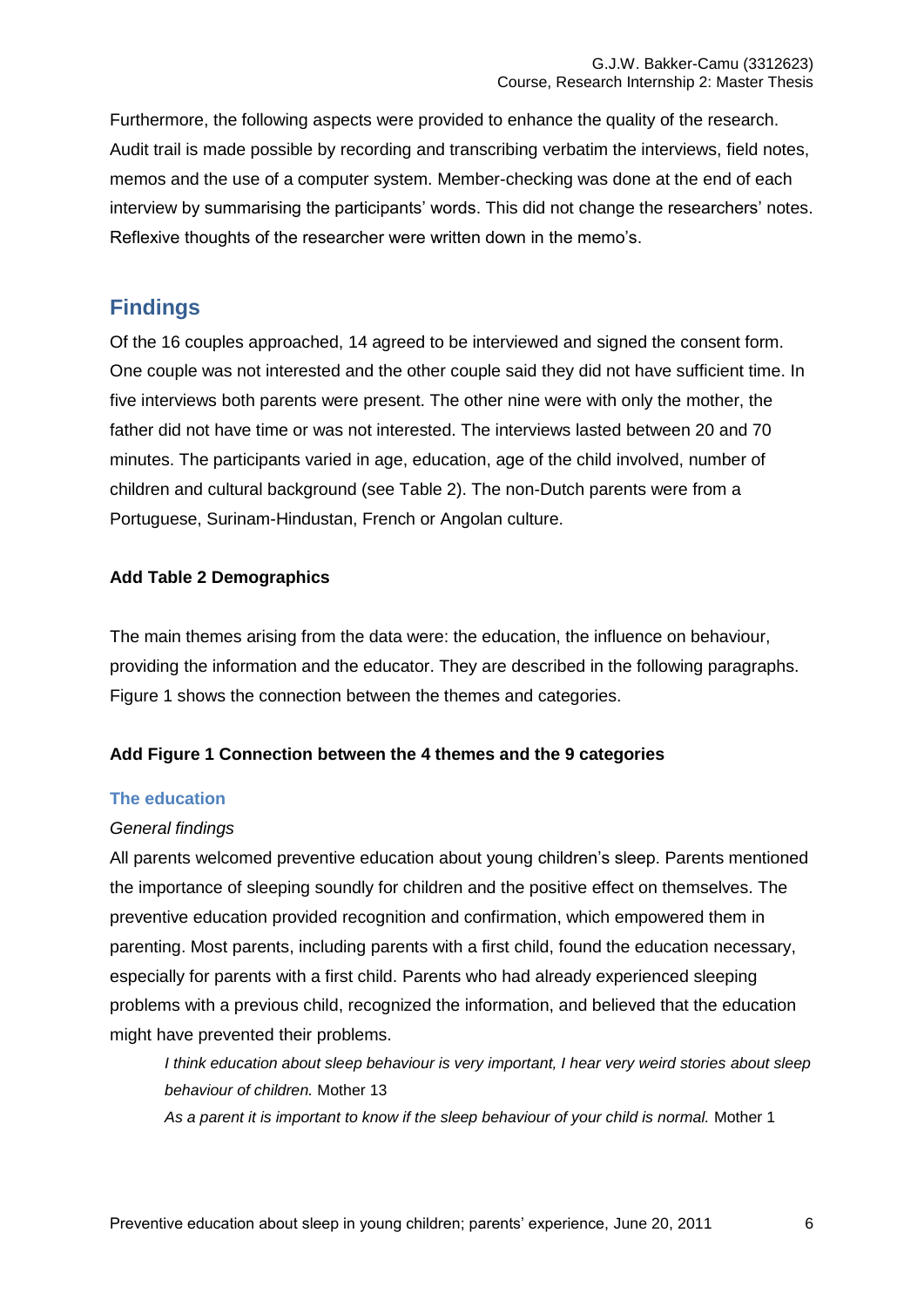Three parents, who had a baby that was admitted to a hospital for a medical reason, experienced the booklet as very helpful.

*We used the information when we came home from the hospital because we had lost our regularity.* Father 10

#### *The content of the booklet*

Of all the information in the booklet, three items were mentioned most often: 1) a rhythm in sleep, awakening and playing, 2) putting the child to sleep awake and in his own bed and 3) signs of tiredness.

*What I remember the best is the rhythm in sleep and awakening.* Mother 14 According to personal interest, parents also mentioned the following items.

> *The importance of parental time, to regain energy.* Mother 11 *We read that crying could also mean that your baby is too tired.* Mother 10

There were suggestions for additions to the booklet. Some were related to swaddling, pacifier use and Sudden Infant Death Syndrome.

*What I missed was information about changing to a rhythm of short, long, short naps when the baby is about 4 months old.* Mother 12

Mainly fathers missed specific information concerning spoiling their child.

*I was always worried about spoiling if I comforted our child. Now I know this is not an issue in the first weeks.* Father 12

#### **The influence on behaviour**

#### *The parents*

At the moment of interview nearly all babies slept well and their parents expected this to continue. Applying a rhythm in sleep, awakening and playing had been an important issue for them. Two of the five parents who breastfed their baby found it difficult to combine breastfeeding on demand, and following the rhythm of sleep and awakening of the child. The parent with twins experienced difficulties in combining the differences in rhythm of both children.

The booklet helped first time parents to interpret the kind of crying and thus helped them decide whether waiting shortly or immediate comforting was required. They also learned to put their baby asleep when tired, but awake.

*Sometimes I leave him to cry, and after a little while he falls asleep.* Mother 9 In accordance with the education, all parents were putting their baby to sleep in a quiet place.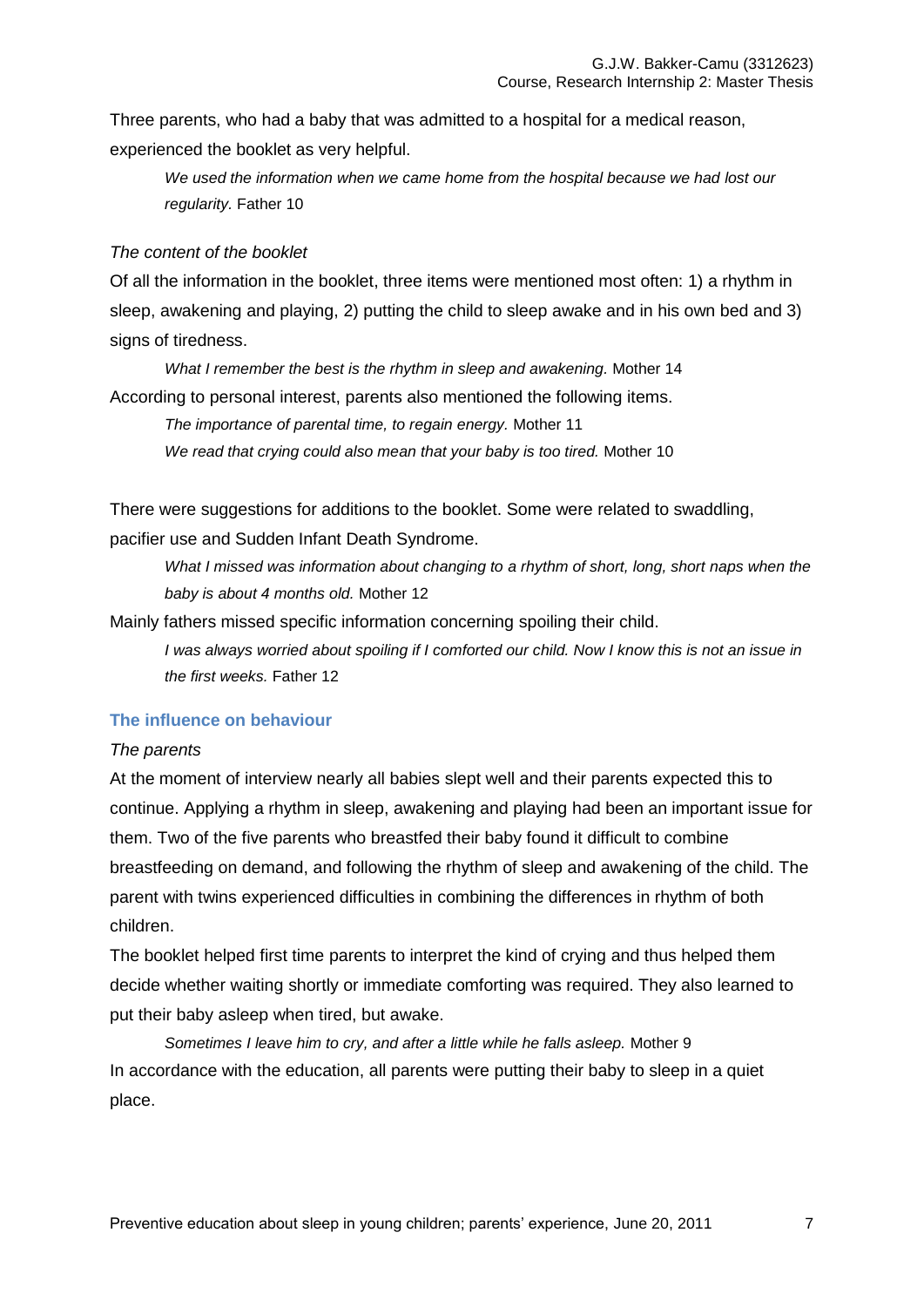A few parents were confused by the amount-of-sleep-table in the booklet, because their child slept either more or less than the indicated time.

*Now I have learned to follow the patterns of my child.* Mother 10

*Breastfeeding on demand, putting asleep when tired, that all is difficult.* Mother 8 Parents who had previous children with sleeping problems did not change their behaviour now, as they had already changed in line with the booklet and with good result. Some parents" behaviour was intuitively similar to the advices.

It was important for parents that no behavioural changes upset other family issues (e.g. walking the dog, bringing another child to school). Also parents mentioned that both parents should behave in the same way for best results.

#### *The child*

Parents who learned to be aware and follow signs of the rhythm in sleeping, awakening and playing of the child, mentioned that this enhanced control and calm. Baby"s learned to fall asleep without parental interference. In two cases the baby did not sleep well, even though their parents followed the advices. One parent eventually solved the problem; the other parent did not, due to the child"s medical problem.

*The same with playtime, he knows what follows and can wait a little time without getting impatient or upset.* Mother 6

#### *Culture*

Three fathers were not-Dutch. The mothers spent most of the time with the baby, read the booklet, followed the advice and convinced their partner of their newly learned approach. It seemed that the maternal culture was of the most influence. However the non-Dutch mother who preferred co-sleeping, laid her baby down in its own room, because her husband could not sleep. She also responded very quickly to her child"s distress, but considered this a personal and not a cultural characteristic.

#### **Providing the information**

#### *Verbal or written information*

Parents preferred verbal information if they had questions and written information if they did not. This was independent of the number of children. If parents had no questions about their child"s sleep, verbal information was just an extra reminder to the booklet. When verbal information was given, it had to be to the point.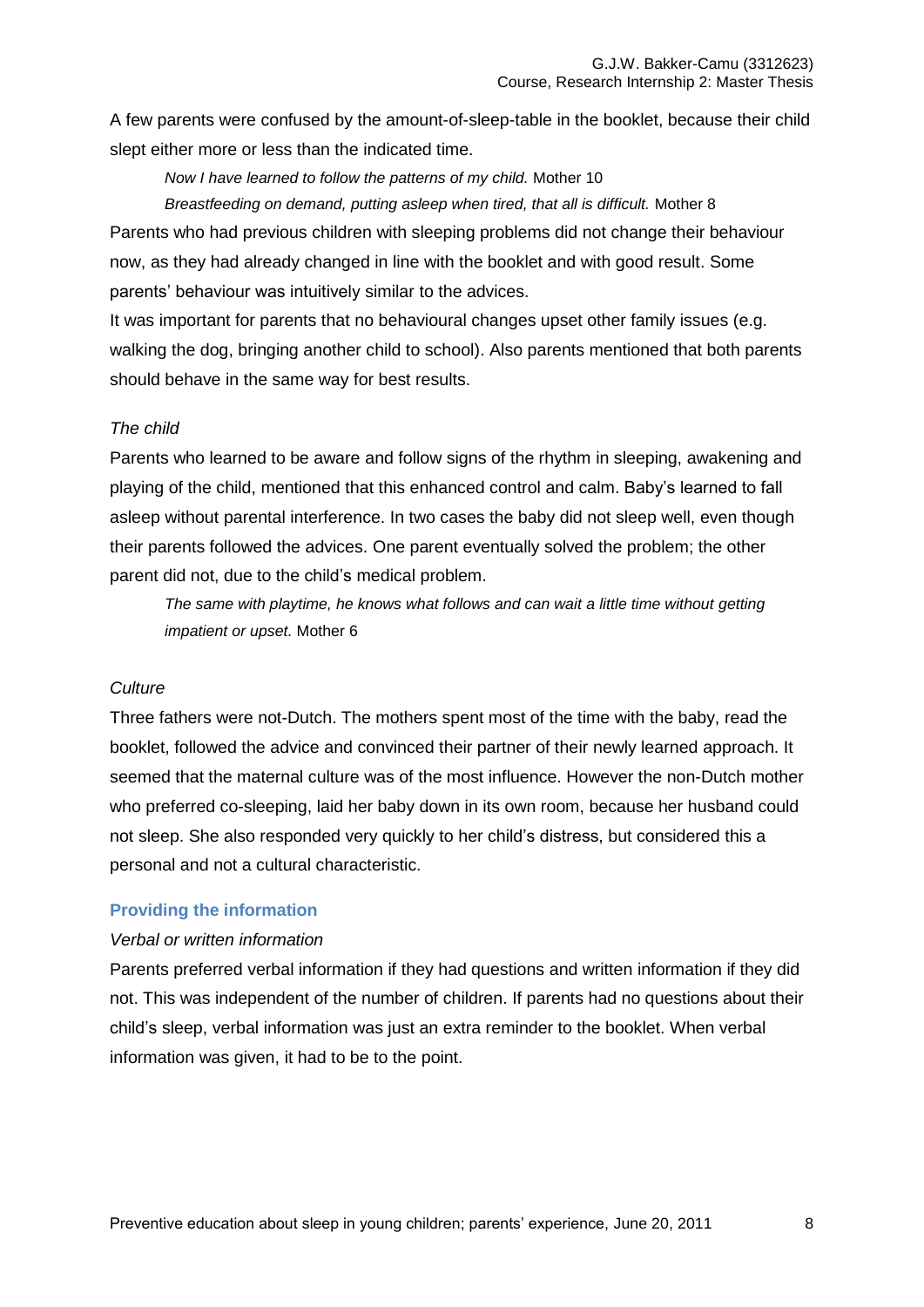Education about sleep had no impact if other, more pressing, problems were present (e.g. problems with breastfeeding).

*But I don't know, if you will listen to the information if you are not open to it.* Mother 10 *Verbal information at this moment is not necessary, and if so, you can ask the CHC nurse at the centre.* Mother 11

#### *Booklet or internet*

All parents preferred the booklet above information on the internet, regardless of demographics. A booklet is handy, directly available and reliable. Information on the internet could be of additional value but only if from a reliable website, such as from the CHC centre.

*On paper is easy, you can give it a quick look.* Mother 3 *It is easy to have it close, to know you have all of the information together in one booklet. Even in this internet era.* Mother 6

#### *Time of education*

Almost every parent preferred education about sleep to take place when their child was between two and four weeks old. One parent would have liked to be informed during pregnancy.

Because questions could arise after the maternity nurse leaves on day eight, some parents felt they should be educated at two weeks. These parents read the booklet during the many times the baby was asleep. Even if they had no questions the information served as recognition and confirmation.

*It is the right time for education because you may have questions about normal sleep.*  Mother 11

Other parents experienced the first two weeks with a newborn child as a demanding period and preferred to be educated at four weeks. This difference was not dependent on the number of children they already had.

*It is nice if it is available, but it can also be given somewhat later (editor: instead of at two weeks).* Father 7

Instead of educating all parents at a fixed moment, parents thought it more important that their questions were answered, either by the booklet or at the CHC centre.

#### *Appearance of the booklet*

All parents appreciated the booklet. The information is interpreted and explained. The index, headings, subheadings, coloured pictures and schedules looked reliable. Even if parents had no specific questions, the booklet triggered them to read more.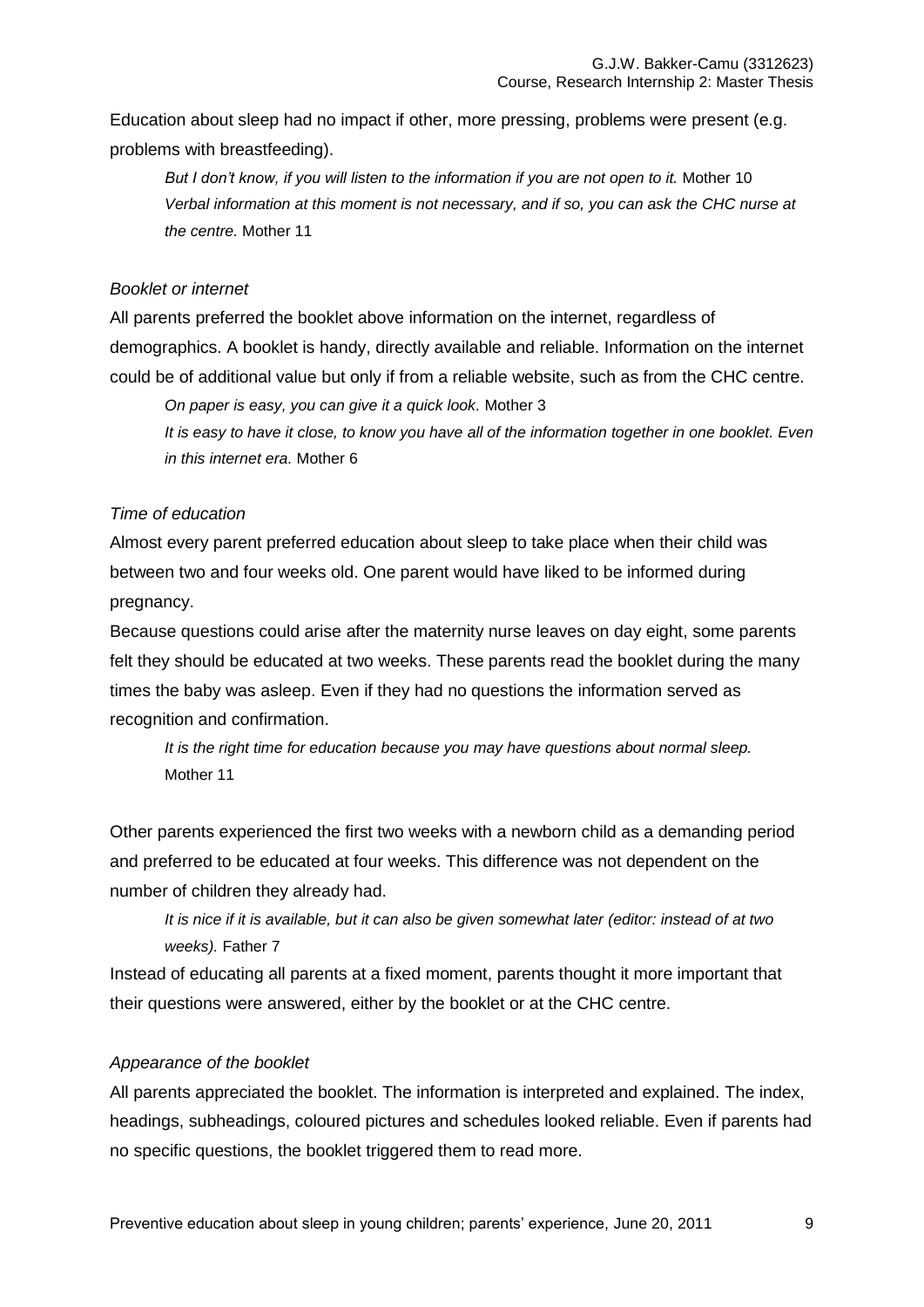Sectioning the booklet in different age groups enabled parents to read it in parts. The size fitted with all the other CHC centre booklets.

*The booklet is short.... a book about sleep of young children would not have fascinated me.* Mother 2

*I think it is handy, organized and yes, it is clear.* Mother 6

Some additional remarks were made. Well educated parents wondered if less educated parents would read all 24 pages, however the few lesser educated parents did not seem to find this a problem.

Because it should not get lost among the many booklets provided by the CHC nurse, three parents advised giving it a more attractive design (e.g. a calendar, a ring binder through it, on DVD). Another parent suggested making the information available in parts, the first part in the booklet and the other parts on the internet. Most parents found the font type too small. Although a summary was available with the booklet, not all parents received it. Especially fathers who would have welcomed it.

#### **The educator**

All parents appreciated that the education was given by a CHC nurse. Reasons given were: professionalism, continuity and the fact she could follow-up.

Other professionals who could have been able to provide the education were: general practitioner, maternity nurse and midwife. However, these are available for only a short period (maternity nurse, midwife) or only consulted in case of health problems (general practitioner). One parent preferred the maternity nurse as she does not provide as much written information compared to the CHC nurse, enabling parents to focus more. Some parents stressed that the information should be given in a way that they still feel free to make their own choices. Also the advice given by CHC professionals must be consistent. Parents appreciate practical support and prompt reply in case of questions.

*You visit a CHC Centre for advice and support with young children, the CHC nurse is therefore the most appropriate person to educate you about children's sleep.* Mother 9 *I think the CHC nurse is appropriate because you also see her in the CHC Centre.* Father 12

# **Discussion**

#### **Study limitations and strengths**

Although this study was conducted rigorously there are some limitations. As thus far in the ongoing TNO "Sleep study", the overall educational level of the participants was moderate to high, and only a few participants came from a different culture. A sample with lower education and more intercultural background might have elicited different results.

Preventive education about sleep in young children; parents' experience, June 20, 2011 10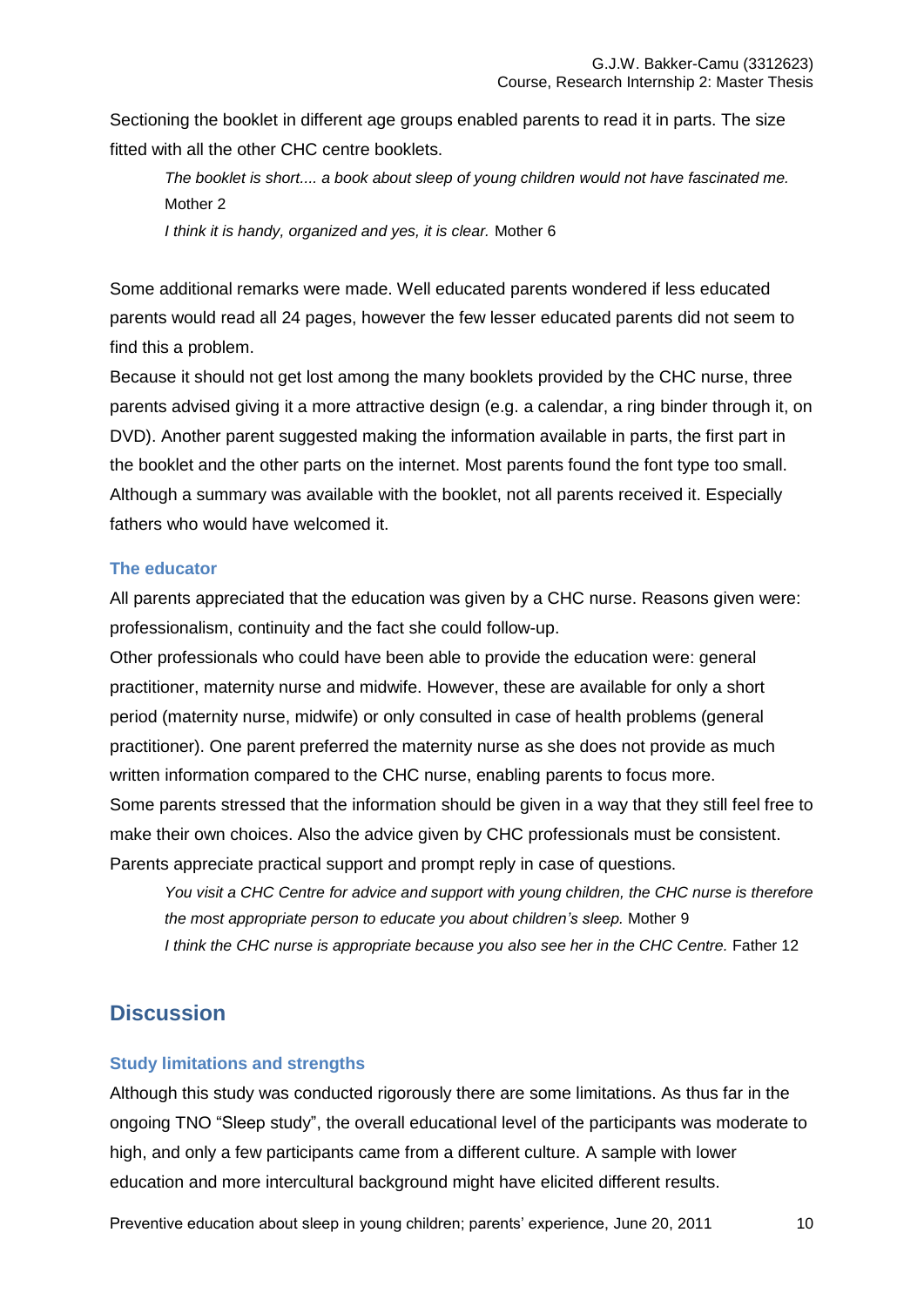Three parents could not find their booklet and used the researcher"s. This might have influenced their comments and resulted in socially desirable answers.

All respondents also participated in the TNO "Sleep study" and might therefore been positively biased about the subject "sleep of young children".

Although the translation of the personal answers in quotes was done carefully, mistakes cannot be ruled out.

There are several strengths. To the researcher knowledge, this is the first study examining the experiences of parents receiving preventive education about young children"s sleep. Secondly, the fact saturation was reached.

Thirdly, several parents mentioned they felt at ease during the interview, due to the open and relaxed manner of the researcher. It helped them extend the answer. Also parents seemed comfortable giving critique.

Fourthly, the fact the researcher was coached enhanced objectivity.

## **Preventive education**

This qualitative study gave insight in the experiences of parents with preventive education provided at the moment their child was newborn. The general reaction to the education was positive. It also was helpful when a child was discharged from hospital. The fact that parents welcome education about sleep of young children was found previously (Hewitt, Galbraith 1987, Thorndike 2009). Contrary to Thorndike, participants in our study preferred the written material over the internet. Perhaps this was due to providing parents only with a booklet. Thorndike"s study participants consisted of expectant parents and parents with a child up to three years. The children in our study were between two and four months. Parents with older children could prefer internet information because they have less questions and more time to search. If using the internet, the information has to be easily accessible, clear, authoritative and with illustrations for low-literate parents (Williams et al. 2008).

To explain the influence of education on behaviour of the parents, the Attitude Social influence Efficacy (ASE) model can be used (De Vries et al. 1998). According to the ASEmodel, changing behaviour is influenced by attitudes, social influence and self-efficacy. In this study parents deled with social influence from relatives, friends and colleagues. They followed their own thoughts even though they heard examples which did not fit with their own ideas. They had the attitude and intention to stick to or improve their child's sleep behaviour. All parents found one or more advices in the booklet suitable for them (e.g. putting to bed awake, differentiating the different types of crying).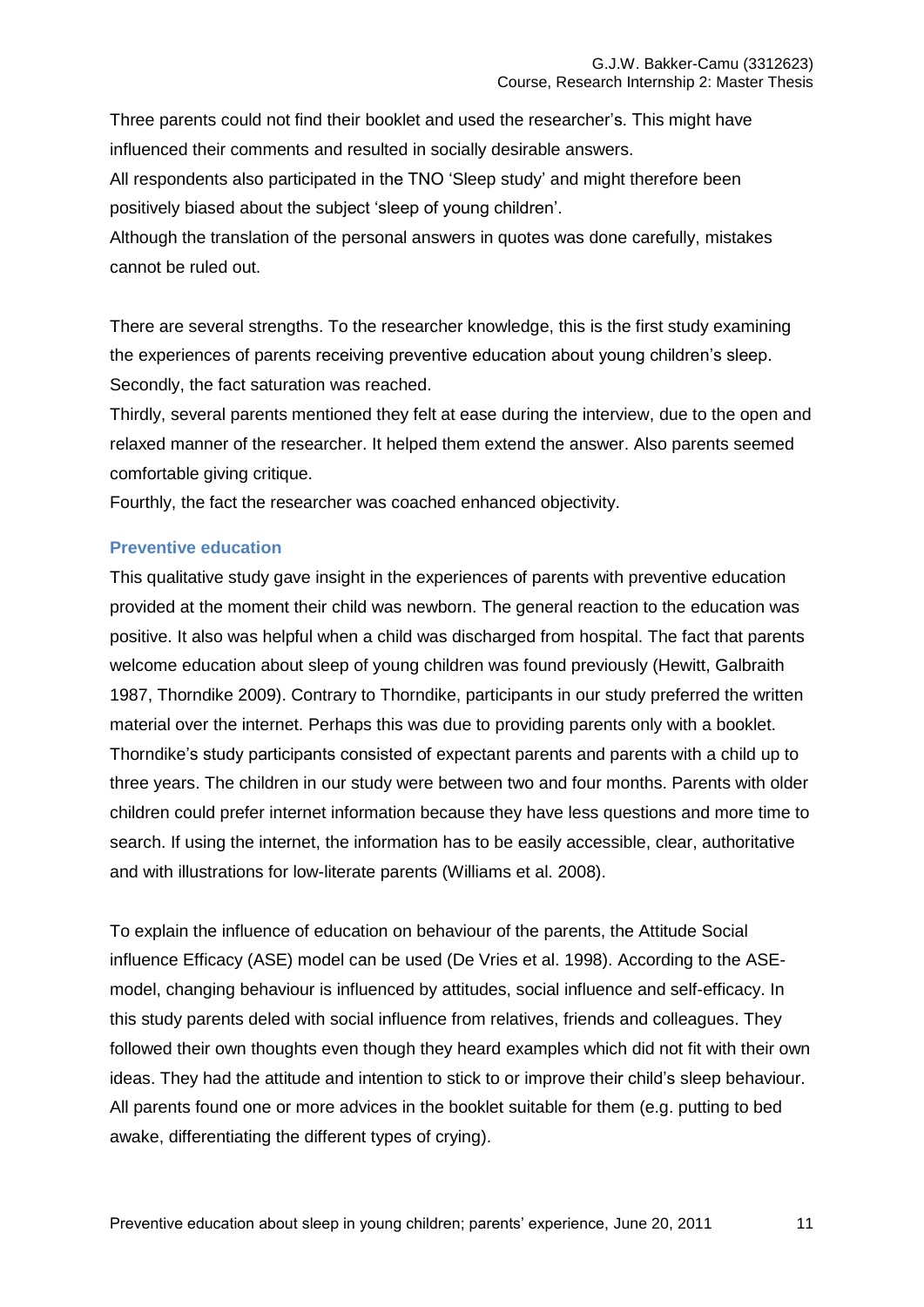It is obvious that this is why all parents changed in one or more behavioural aspects. They were also, according to St. James Roberts, able and willing to apply their new knowledge (St James-Roberts et al. 2001).

The fact that the child's sleep improved, empowered parents. This is in line with the finding that behavioural education enhances self-confidence and reduces stress (Wolfson et al. 1992). Similar to the findings of Adachi, the educational booklet was effective in modifying parental behaviour (Adachi et al. 2009).

As stated in the introduction, preventive education is effective, educating parents of newborns could therefore prevent sleeping problems in young children.

# **Conclusion**

The findings in this study gave insight in experiences of parents with preventive sleep education in newborn children. Experiences of parents with the content and performance of the booklet were predominantly positive but constructive remarks were made. The behavioural advices were thought feasible and led to behavioural changes, followed by sleep improvement.

All parents preferred information by booklet over the internet.

Parents experienced the CHC nurse as the appropriate educator and felt free whether or not to follow the advice. Parents stressed this as an important aspect.

# **Recommendations**

Future research should focus on a combination of education by internet and booklet. Furthermore, future research should include lower educated parents, parents from different cultures and of older children.

## *Implications for practice*

There are some recommendations for improving the booklet. The relation between the rhythm of sleep and awakening and breastfeeding on demand has to be explained further. Parents also want to be informed about several new aspects as mentioned previously. The table with the sleep duration was interpreted by some parents as too imperative. This confused them if their child could not sleep according to the table. The booklet has to be clear about that aspect.

The parents, who preferred timetables for feeding and sleeping, because they were puzzled about how to breastfeed on demand and cope with the rhythm of sleep and awakening, probably need more assistance. This also applies to parents of twins.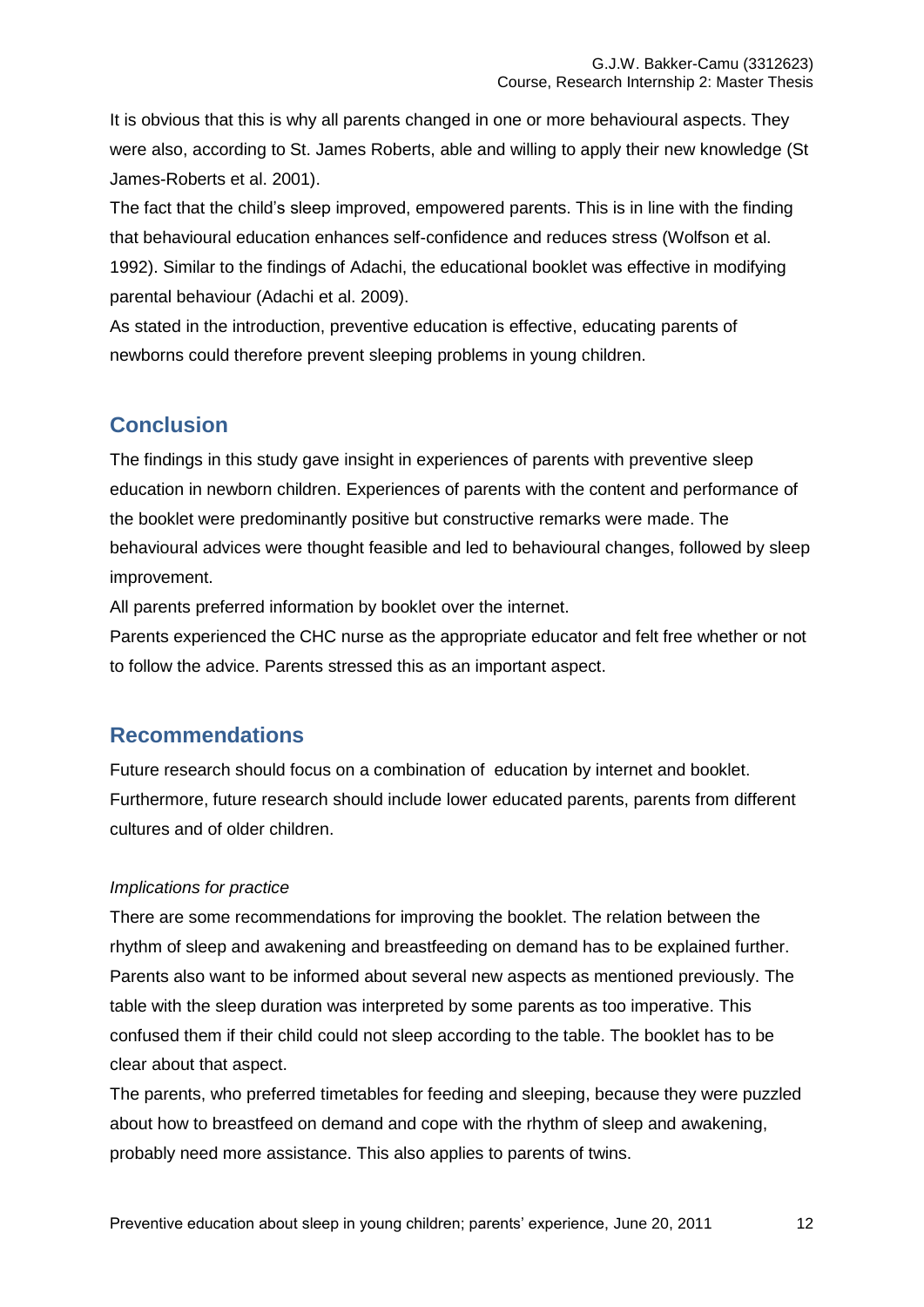There seems to be an overdose of written information at the two week home visit. Spreading out some of the messages should be considered, instead of a more attractive designed booklet.

The CHC nurse should continue offering the preventive education between two and four weeks after birth, considering her way of communicating the information and furthermore for parents, answering urgent questions is prior to education.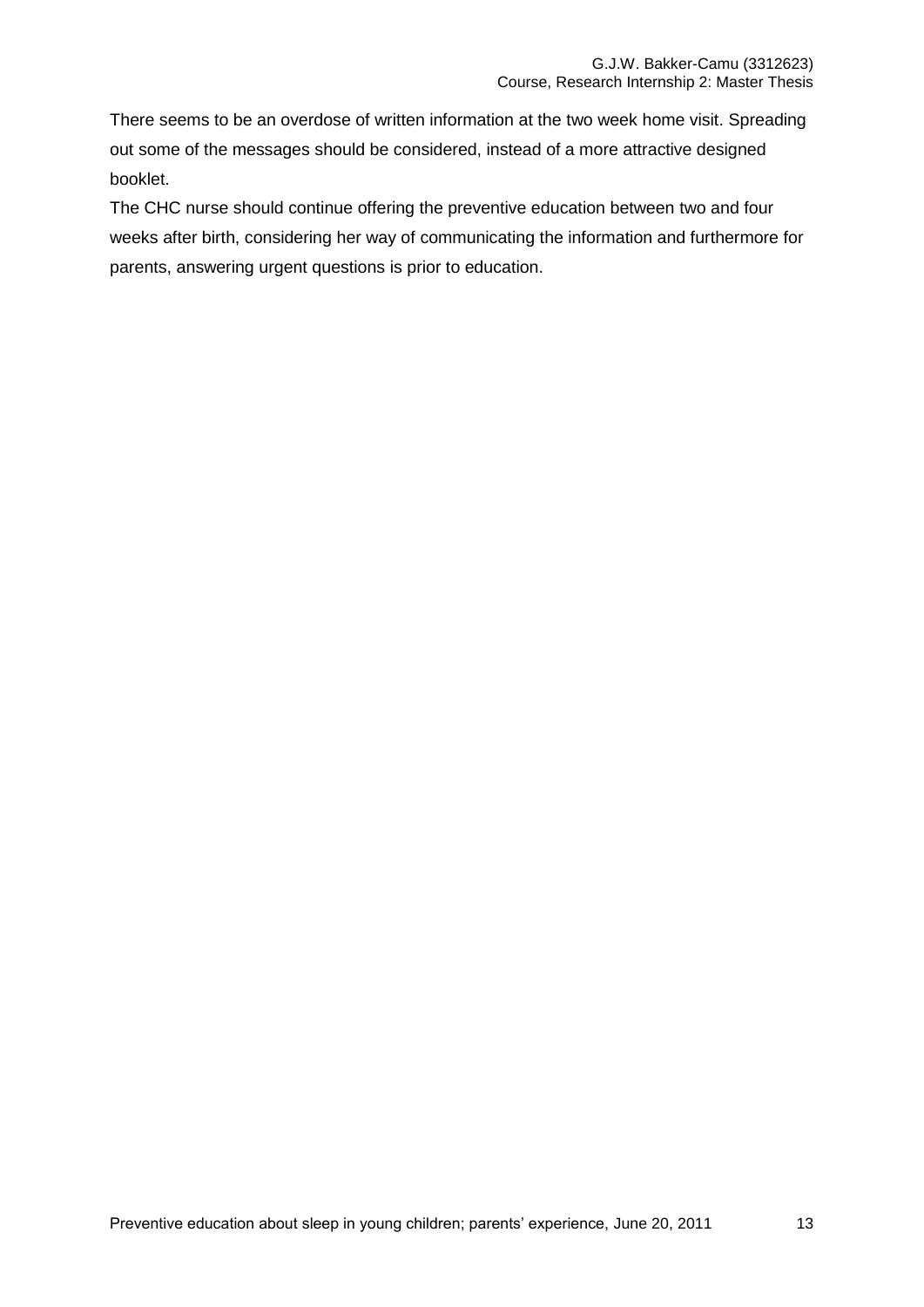# **References**

Adachi, Y., Sato, C., Nishino, N., Ohryoji, F., Hayama, J. & Yamagami, T. 2009, "A brief parental education for shaping sleep habits in 4-month-old infants", *Clinical medicine & research,* vol. 7, no. 3, pp. 85-92.

Adair, R., Zuckerman, B., Bauchner, H., Philipp, B. & Levenson, S. 1992, "Reducing night waking in infancy: a primary care intervention", *Pediatrics,* vol. 89, no. 4 Pt 1, pp. 585-588.

Bakker-Camu, G.J.W., Nawijn, L., Sleuwen, v.,B.E. & L'Hoir, M.P. 2011, "Werkzame elementen in de preventie van slaapproblemen bij jonge kinderen; een systematisch literatuuronderzoek", *Tijdschrift voor Jeugdgezondheidszorg,* vol. 2, no. 1, pp. 26-32.

Burnham, M.M., Goodlin-Jones, B.L., Gaylor, E.E. & Anders, T.F. 2002, "Nighttime sleepwake patterns and self-soothing from birth to one year of age: a longitudinal intervention study", *Journal of child psychology and psychiatry, and allied disciplines,* vol. 43, no. 6, pp. 713-725.

Dahl, R.E. 1998, "The development and disorders of sleep", *Advances in Pediatrics,* vol. 45, pp. 73-90.

Dunnink, G. & Lijs-Spek, W.J.G.,Drs. 2008, *Activiteiten Basistakenpakket Jeugdgezondheidszorg 0-19 jaar per Contactmoment*, RIVM, Bilthoven.

Hewitt, K. & Galbraith, L. 1987, "Postnatal classes on prevention of sleeplessness in young children", *Child: care, health and development,* vol. 13, no. 6, pp. 415-420.

Holloway, I. & Wheeler, S. 2006, *Qualitatieve Research in Nursing,* 4th edn, Blackwell Science Ltd., Oxford.

Kerr, S.M., Jowett, S.A. & Smith, L.N. 1996, "Preventing sleep problems in infants: a randomized controlled trial", *Journal of advanced nursing,* vol. 24, no. 5, pp. 938-942.

L"Hoir, M.P., Beltman, M., Boere-Boonekamp, M.M., Didden, H.C.M., Engelberts, A.C., Prinsen, B., Ruiter, d.,M. & Sleuwen, v.,B.E. 2008a, *Laagdrempelige verpleegkundige interventiemethoden in de jeugdgezondheidszorg bij slaapproblemen van jonge kinderen*, TNO, Leiden.

L"Hoir, M.P., Beltman, M., van Sleuwen, B.E., Engelberts, A.C. & Boere-Boonekamp, M.M. 2008b, "Kansrijke elementen in de preventie van overgewicht bij jonge kinderen", *Tijdschrift voor Kindergeneeskunde,* vol. 76, pp. 201-207.

Lavigne, J.V., Arend, R., Rosenbaum, D., Smith, A., Weissbluth, M., Binns, H.J. & Christoffel, K.K. 1999, "Sleep and behavior problems among preschoolers", *Journal of developmental and behavioral pediatrics : JDBP,* vol. 20, no. 3, pp. 164-169.

van Litsenburg, R.R., Waumans, R.C., van den Berg, G. & Gemke, R.J. 2010, "Sleep habits and sleep disturbances in Dutch children: a population-based study", *European journal of pediatrics,* .

Mindell, J.A., Kuhn, B., Lewin, D.S., Meltzer, L.J. & Sadeh, A. 2006, ""Behavioral treatment of bedtime problems and night wakings in infants and young children": Erratum.", *Sleep: Journal of Sleep and Sleep Disorders Research,* vol. 29, no. 11, pp. 1380.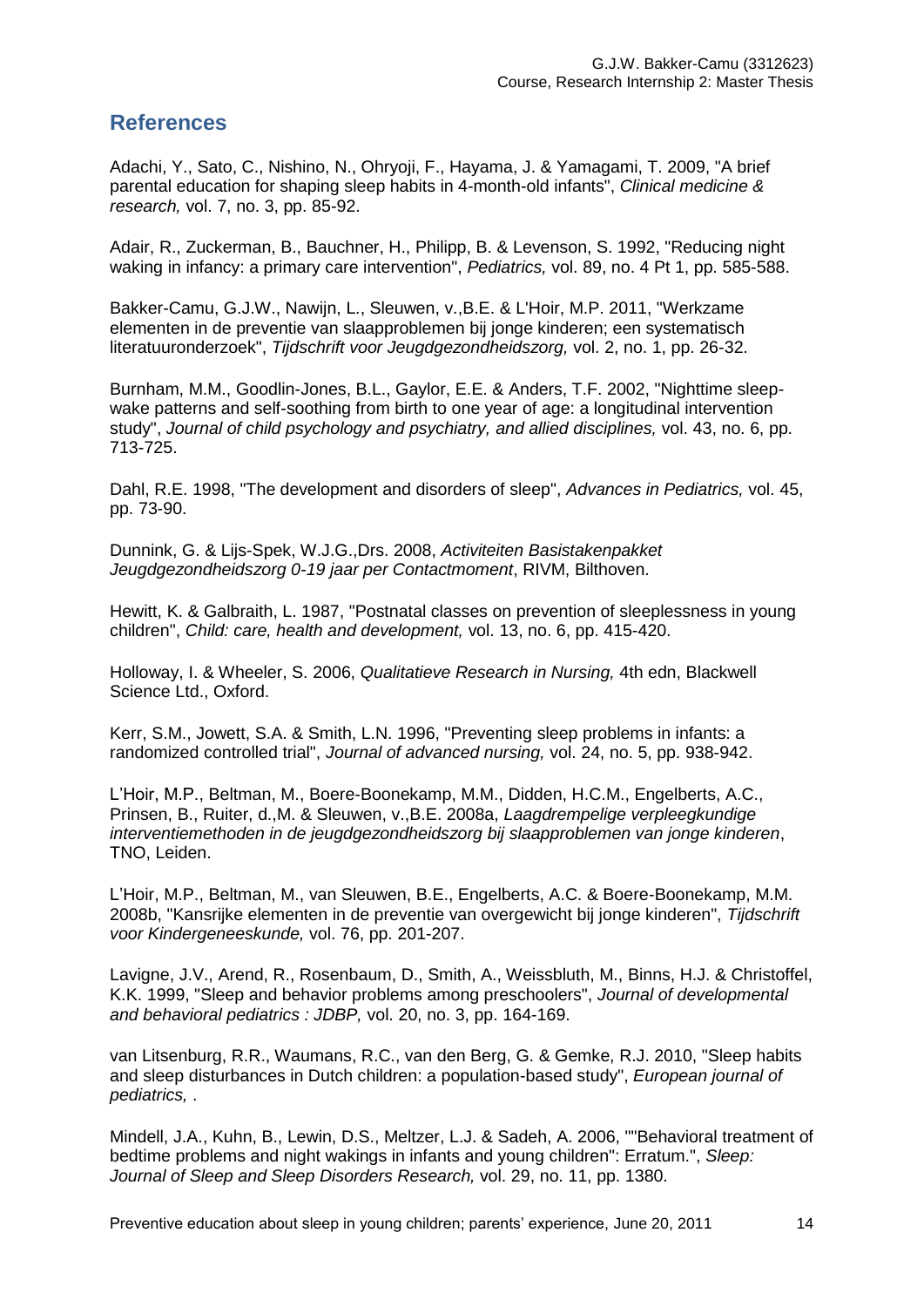Moore, M., Meltzer, L.J. & Mindell, J.A. 2008, "Bedtime Problems and Night Wakings in Children", *Primary Care - Clinics in Office Practice,* vol. 35, no. 3, pp. 569-581.

Pinilla, T. & Birch, L.L. 1993, "Help me make it through the night: behavioral entrainment of breast-fed infants' sleep patterns", *Pediatrics,* vol. 91, no. 2, pp. 436-444.

Sadeh, A., Tikotzky, L. & Scher, A. 2010, "Parenting and infant sleep", *Sleep medicine reviews,* vol. 14, no. 2, pp. 89-96.

St James-Roberts, I. 2007, "Infant Crying and Sleeping: Helping Parents to Prevent and Manage Problems", *Sleep Medicine Clinics,* vol. 2, no. 3, pp. 363-375.

St James-Roberts, I., Sleep, J., Morris, S., Owen, C. & Gillham, P. 2001, "Use of a behavioural programme in the first 3 months to prevent infant crying and sleeping problems", *Journal of paediatrics and child health,* vol. 37, no. 3, pp. 289-297.

Symon, B.G., Marley, J.E., Martin, A.J. & Norman, E.R. 2005, "Effect of a consultation teaching behaviour modification on sleep performance in infants: A randomised controlled trial", *Medical Journal of Australia,* vol. 182, no. 5, pp. 215-218.

Thorndike, F.P. 2009, "Commentary: Interest in internet interventions--an infant sleep program as illustration.", *Journal of pediatric psychology,* vol. 34, no. 5, pp. 470-473.

de Vries, H., Mudde, A.N., Dijkstra, A. & Willemsen, M.C. 1998, "Differential beliefs, perceived social influences, and self-efficacy expectations among smokers in various motivational phases", *Preventive medicine,* vol. 27, no. 5 Pt 1, pp. 681-689.

Wester, F. & Peters, V. 2009, *Kwalitatieve analyse; uitgangspunten en procedures,* 1st edn, Uitgeverij Coutinho, Bussum.

Williams, N., Mughal, S. & Blair, M. 2008, "'Is my child developing normally?': a critical review of web-based resources for parents", *Developmental medicine and child neurology,* vol. 50, no. 12, pp. 893-897.

Wolfson, A., Lacks, P. & Futterman, A. 1992, "Effects of parent training on infant sleeping patterns, parents' stress, and perceived parental competence", *Journal of consulting and clinical psychology,* vol. 60, no. 1, pp. 41-48.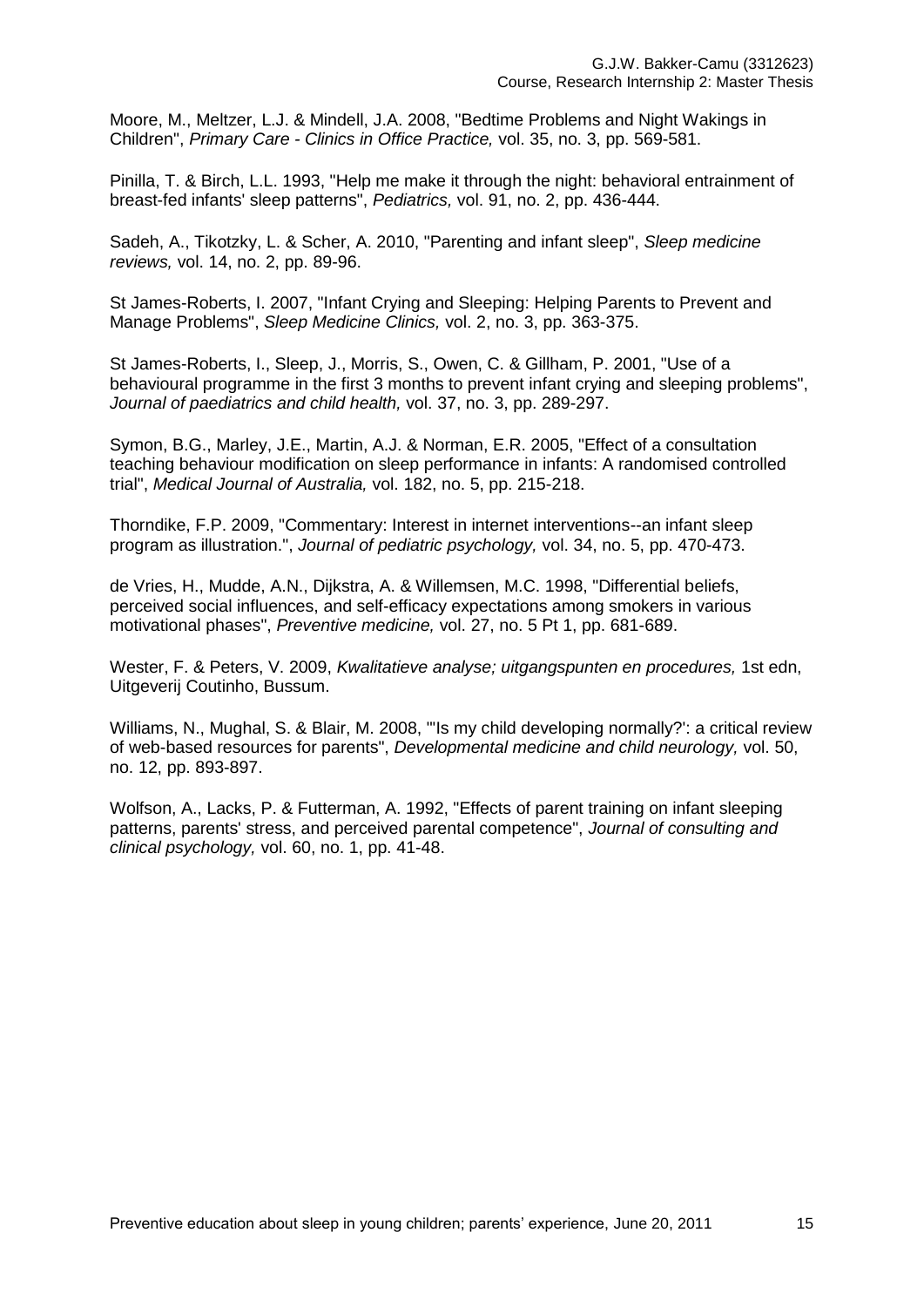# **Tables and figure**

Table 1 Semi-structured interview guide

- 1. Could you tell me about your thoughts in general of education in sleep of young children?
- 2. Can you tell me about the aspects you mostly liked in the content of the booklet? Where there aspects you missed?
- 3. How did you experience the moment of education?
- 4. What do you think of the fact that the CHC nurse was your educator?
- 5. What were your experiences with the way the education was performed i.e. the booklet and verbal information?
- 6. Can you tell me what you thoughts about sleep in young children before? How did the education affect your thoughts?
- 7. Which part of the information changed your behaviour? In which way was it changed?
- 8. Did your changed behaviour affect your child"s behaviour? Can you tell me how it changed?
- 9. What is your cultural experience/ or the experience between both parents regarding sleep in young children?
- 10. Do you have any other points to make?

CHC nurse= child health care nurse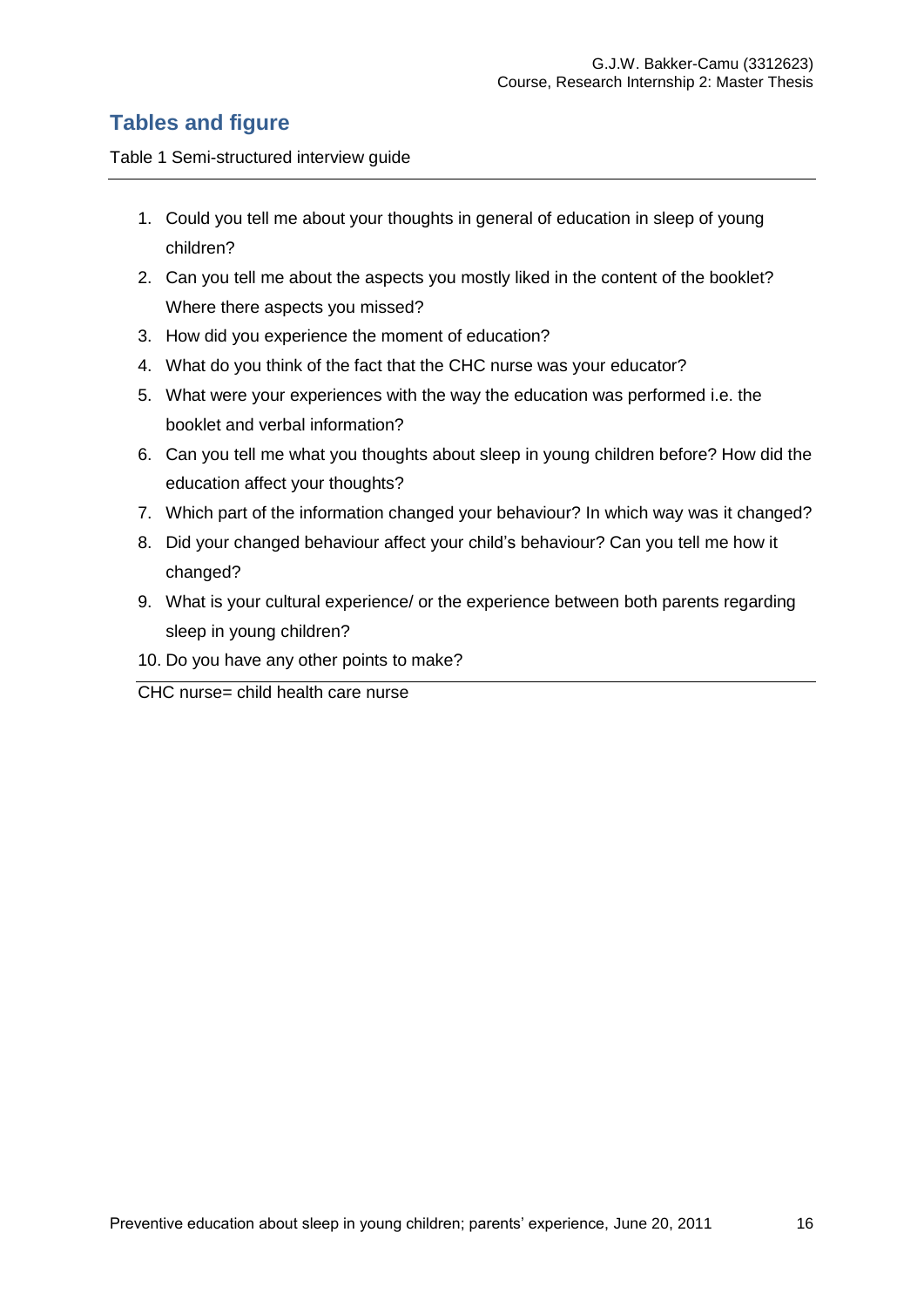| interview part. |               | child's<br>age in<br>months | number ground<br>of kids | cultural<br>back-<br>mother | cultural<br>back-<br>ground<br>father | age m |    | age f educ. m | educ. f        |
|-----------------|---------------|-----------------------------|--------------------------|-----------------------------|---------------------------------------|-------|----|---------------|----------------|
| 1               | m             | $2 +$                       | 3                        | D                           | D                                     | 36    | 34 | <b>WO</b>     | <b>WO</b>      |
| $\overline{2}$  | m             | $3 -$                       | 1                        | D                           | D                                     | 30    | 34 | <b>MBO</b>    | <b>MBO</b>     |
| 3               | m             | twins $4 +$                 | 4                        | D                           | D                                     | 31    | 34 | <b>MBO</b>    | <b>VMBO</b>    |
| 4               | m             | 4                           | $\overline{2}$           | D                           | Non-Dutch                             | 24    | 25 | <b>HBO</b>    | <b>MBO</b>     |
| 5               | m and f       | 4                           | 1                        | D                           | D                                     | 24    | 24 | <b>MBO</b>    | <b>VMBO/TL</b> |
| $\,6\,$         | m             | 3                           | 1                        | D                           | Non-Dutch                             | 29    | 30 | MBO+          | <b>MBO</b>     |
| $\overline{7}$  | m and f       | 31/2                        | $\overline{2}$           | D                           | D                                     | 26    | 26 | <b>HBO</b>    | <b>MBO</b>     |
| 8               | m             | 4                           | 1                        | D                           | D                                     | 32    | 32 | <b>HBO</b>    | <b>HBO</b>     |
|                 |               | 3 (1month<br>prema-         |                          |                             |                                       |       |    |               |                |
| 9               | m and f ture) |                             | 1                        | D                           | D                                     | 40    | 46 | <b>WO</b>     | <b>HBO</b>     |
| 10              | m and f       | 31/2                        | 1                        | D                           | D                                     | 37    | 38 | <b>HBO</b>    | <b>HBO</b>     |
| 11              | m             | 4 -                         | $\overline{2}$           | D                           | Non-Dutch                             | 35    | 37 | <b>WO</b>     | <b>WO</b>      |
| 12              | m and f       | 4                           | 1                        | Non-Dutch                   | D                                     | 36    | 39 | <b>WO</b>     | <b>HBO</b>     |
| 13              | m             | 31/2                        | $\overline{2}$           | D                           | D                                     | 31    | 32 | <b>HBO</b>    | <b>WO</b>      |
| 14              | m             | $2 -$                       | 1                        | D                           | D                                     | 34    | 36 | <b>HBO</b>    | <b>HBO</b>     |

#### Table 2 Demographics

part.= participant(s), m=mother, f=father, D=Dutch, WO and HBO= education level high,

MBO(MBO+) and VMBO(VMBO/TL)= education level moderate